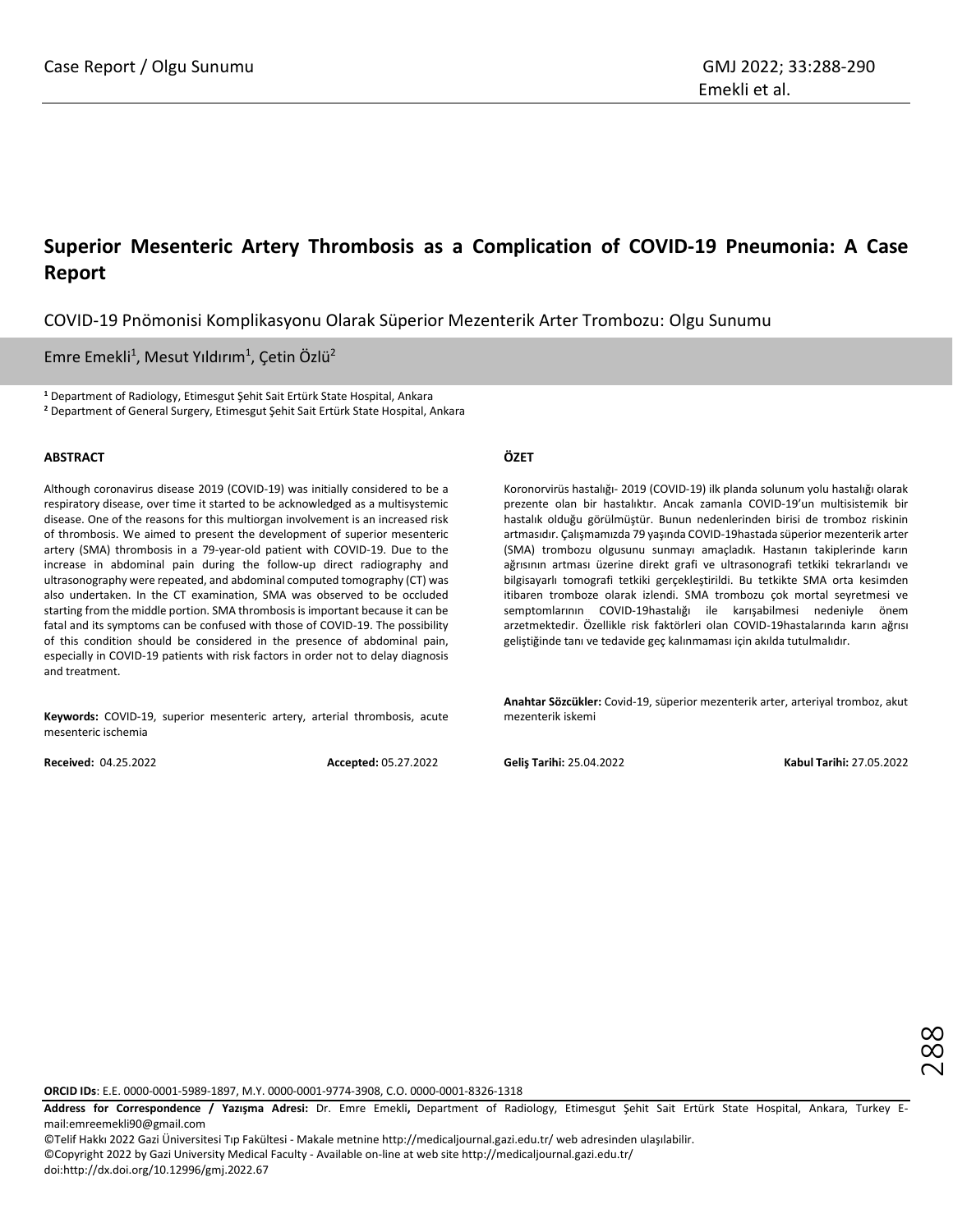## **INTRODUCTION**

Although coronavirus disease 2019 (COVID-19), which created a global pandemic, was initially considered to primarily affect the respiratory tract, it is now acknowledged as a multisystemic disease, is known to involve many organs. As one of the reasons for this multiorgan involvement, the disease induces the immune system and activates a large number of cytokines, which subsequently results in dysregulation in the immune system (1). COVID-19 increases the risk of both arterial and venous thromboses. However, the prevalence of thrombosis risk in COVID-19 infection has not yet been clarified (2). In the current literature, there are very few cases of superior mesenteric artery (SMA) thrombosis associated with COVID-19 pneumonia.

## **CASE REPORT**

A 79-year-old male patient presented to our hospital with upper respiratory tract symptoms, such as muscle and low back pain and nasal discharge. A nasopharyngeal sample was taken from the patient for the real time reverse transcription-polymerase chain reaction test, and the result was positive. Thoracic computed tomography (CT) was performed, which revealed minimal ground glass involvement in both lungs, and therefore it was considered that the patient should be followed up at home. The patient had chronic heart failure, for which he was using edoxaban and acetylsalicylic acid. On the third day of COVID-19 positivity, the patient presented to our hospital again with the complaints of chest and abdominal pain. According to the laboratory tests, his troponin value was within the reference range of 0-34 (12.1 ng/L). The D-dimer value was 1.97 (0-0.55) mg/L, and ferritin was 341.50 (21.81-274.66) ng/ml. The remaining laboratory parameters were evaluated to be within their normal ranges. The patient was admitted to the inpatient ward, where he was followed up under 4 liter nasal oxygen therapy. Contrast-enhanced thoracic CT and erect plain abdominal radiography (AR) (Figure 1A) were performed to investigate the etiology of pain. Then, abdominal ultrasonography (USG) was performed. No pulmonary embolism was detected in the thoracic CT examination, but AR showed that intestinal loops were filled with gas in the left upper quadrant, which was considered to be within normal limits. There was no other remarkable feature on CT nor any finding requiring urgent intervention in the USG examination. During the follow-up, increased abdominal pain was detected in the left upper quadrant in the physical examination, and therefore oral intake was stopped. AR and abdominal USG were repeated. Dilatation was observed to have increased in the left upper quadrant loops on AR (Figure 1B). USG revealed minimal free fluid in the pelvic region and focal segmental dilatation in some intestinal loops, upon which abdominal CT was taken in the arterial phase and SMA was found to have been occluded starting from the middle portion (Figure 2A, 2B). In the left upper quadrant, there was mild dilatation in the jejunal loops, and contamination was observed in the surrounding fat planes. The patient was started on heparin therapy at the therapeutic dose. He underwent laparotomy and thrombectomy and did not have any complaints during the follow-up. He was discharged from the hospital on the seventh postoperative day. Written and informed consent from the patient was obtained for publishing this case report.



**Figure 1: A)** Abdominal radiography showing the presence of gas in the intestinal loops in the left upper quadrant but no pathological finding.



**Figure 1: B)** Follow-up examination revealing an increase in gas in the intestinal loops and dilatation in the left upper quadrant.